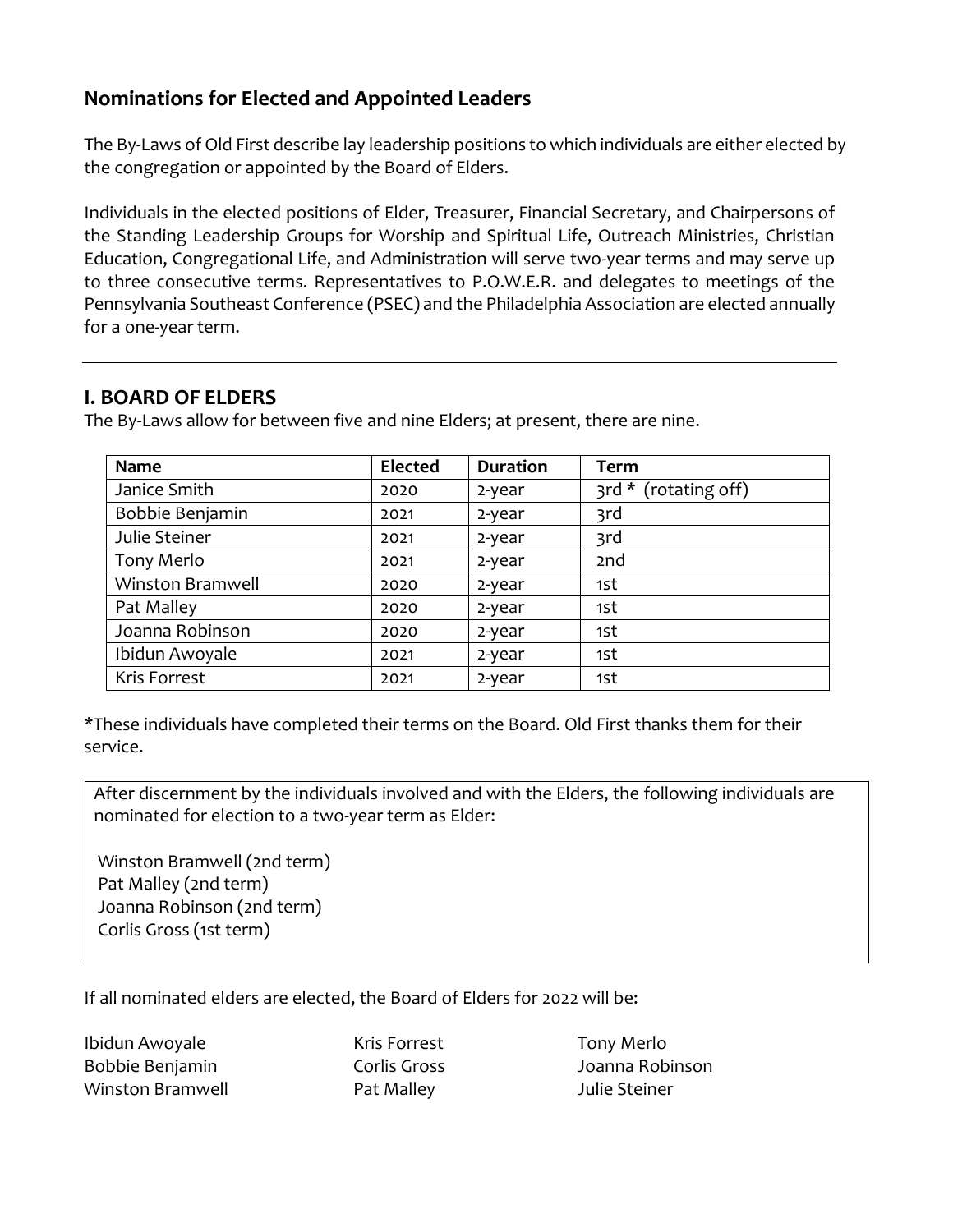# **II. STANDING LEADERSHIP GROUP (SLG) CHAIRS**

During 2021, the SLG Chairs have been:

| <b>SLG</b>                 | <b>Name</b>     | <b>Elected</b> | <b>Duration</b> | <b>Term</b>     |
|----------------------------|-----------------|----------------|-----------------|-----------------|
| Administration             | Pamela Loughman | 2021           | 2-year          | 1st             |
| Christian Education        | Ad Hoc Team     | 2021           |                 |                 |
| Congregational Life        | Darla Gallo     | 2021           | 2-year          | 2nd             |
| <b>Outreach Ministries</b> | Clark Dingman   | 2021           | 2-year          | 2 <sub>nd</sub> |
| Worship & Spiritual Life   | Richard Kalwaic | 2021           | 2-year          | 2 <sub>nd</sub> |

After discernment by the individuals and with the Board of Elders, all elected SLG Chairs have agreed to serve the 2nd year of their terms.

### **III. OFFICERS**

During 2021, the Officers have been:

| Position                           | Name               | Appointed/<br><b>Elected</b> | Year | <b>Duration</b> | Term |
|------------------------------------|--------------------|------------------------------|------|-----------------|------|
| Treasurer                          | Jonathan Vogan     | Elected                      | 2021 | 2-year          | 3rd  |
| <b>Asst Treasurer</b>              | <b>Grant Frame</b> | Appointed                    | 2021 | 2-year          |      |
| <b>Financial Secretary</b>         | Adam Sherr         | Elected                      | 2021 | 2-year          | 3rd  |
| <b>Asst Financial</b><br>Secretary | vacant             |                              |      |                 |      |

After discernment by the individuals involved and with the Board of Elders, the following individuals have agreed to serve the 2nd year of their two-year terms:

| Treasurer:                  | Jonathan Vogan (3rd Term) |
|-----------------------------|---------------------------|
| <b>Financial Secretary:</b> | Adam Sherr (3rd Term)     |

The following individuals are appointed by the Elders for a two-year term:

**Asst. Treasurer:** Grant Frame **Asst. Financial Secretary:**